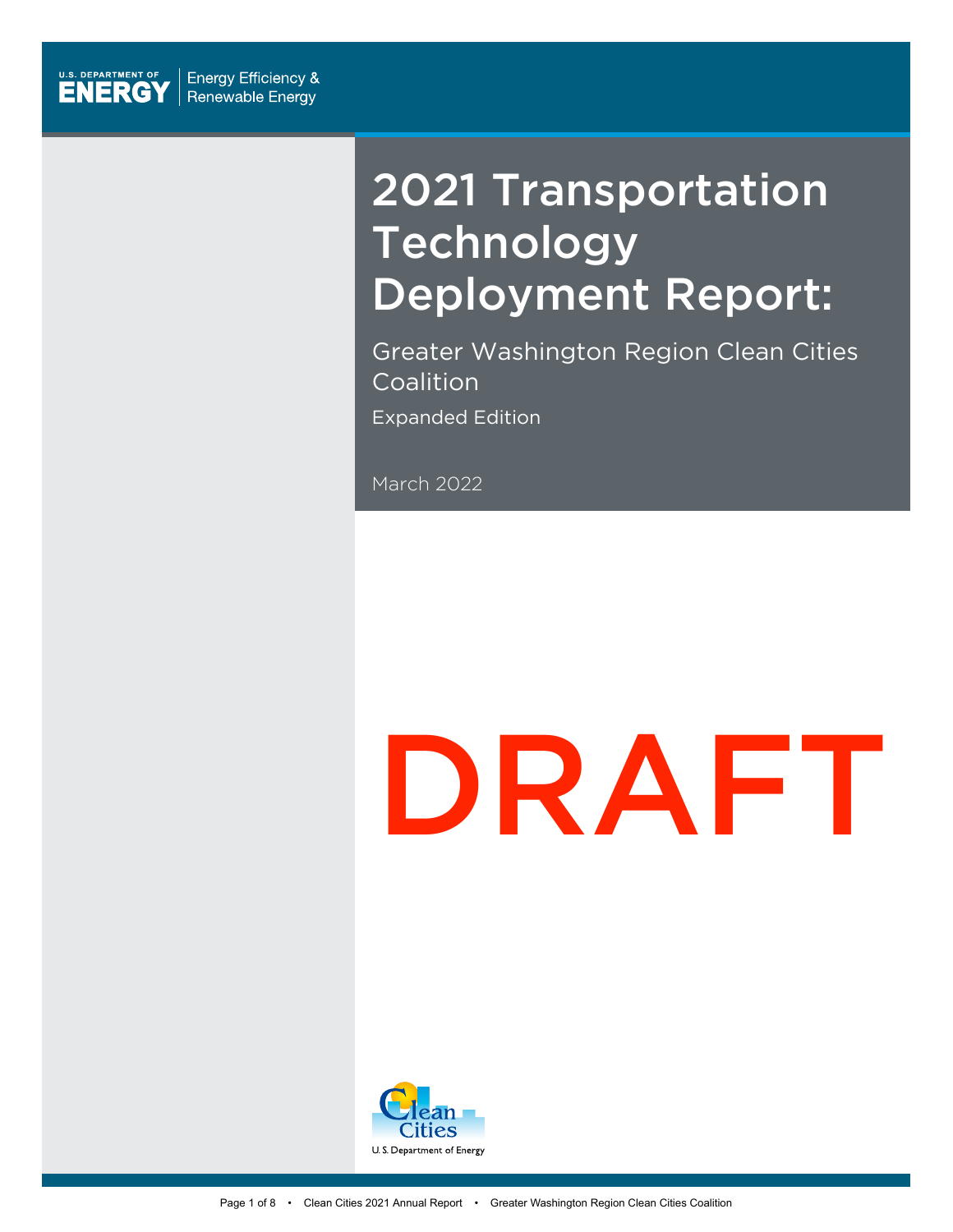The U.S. Department of Energy's (DOE) Clean Cities Coalition Network fosters the nation's economic, environmental, and energy security by working locally to advance affordable, domestic transportation fuels, energy efficient mobility systems, and other fuel-saving technologies and practices. A national network of more than 75 coalitions serve as the foundation of Clean Cities by working in communities across the country to implement alternative fuels, fuel-saving technologies and practices, and new mobility choices.

Every year, each Clean Cities coalition submits to DOE an annual report of its activities and accomplishments for the previous calendar year. Coalition coordinators, who lead the local coalitions, provide information and data via an online database managed by the National Renewable Energy Laboratory (NREL). The data characterize membership, funding, projects, and activities of the coalitions. The coordinators also submit data on the sales of alternative fuels, deployment of alternative fuel vehicles, idle-reduction initiatives, fuel economy activities, and efforts to reduce vehicle miles traveled. NREL and DOE analyze the data and translate them into energy use impact, greenhouse gas reduction, and other metrics to show progress supporting the Clean Cities mission for individual coalitions and the network as a whole. This report summarizes those impacts for .

To view aggregated data for all local coalitions in the network, visit [cleancities.energy.gov/accomplishments](https://cleancities.energy.gov/accomplishments/).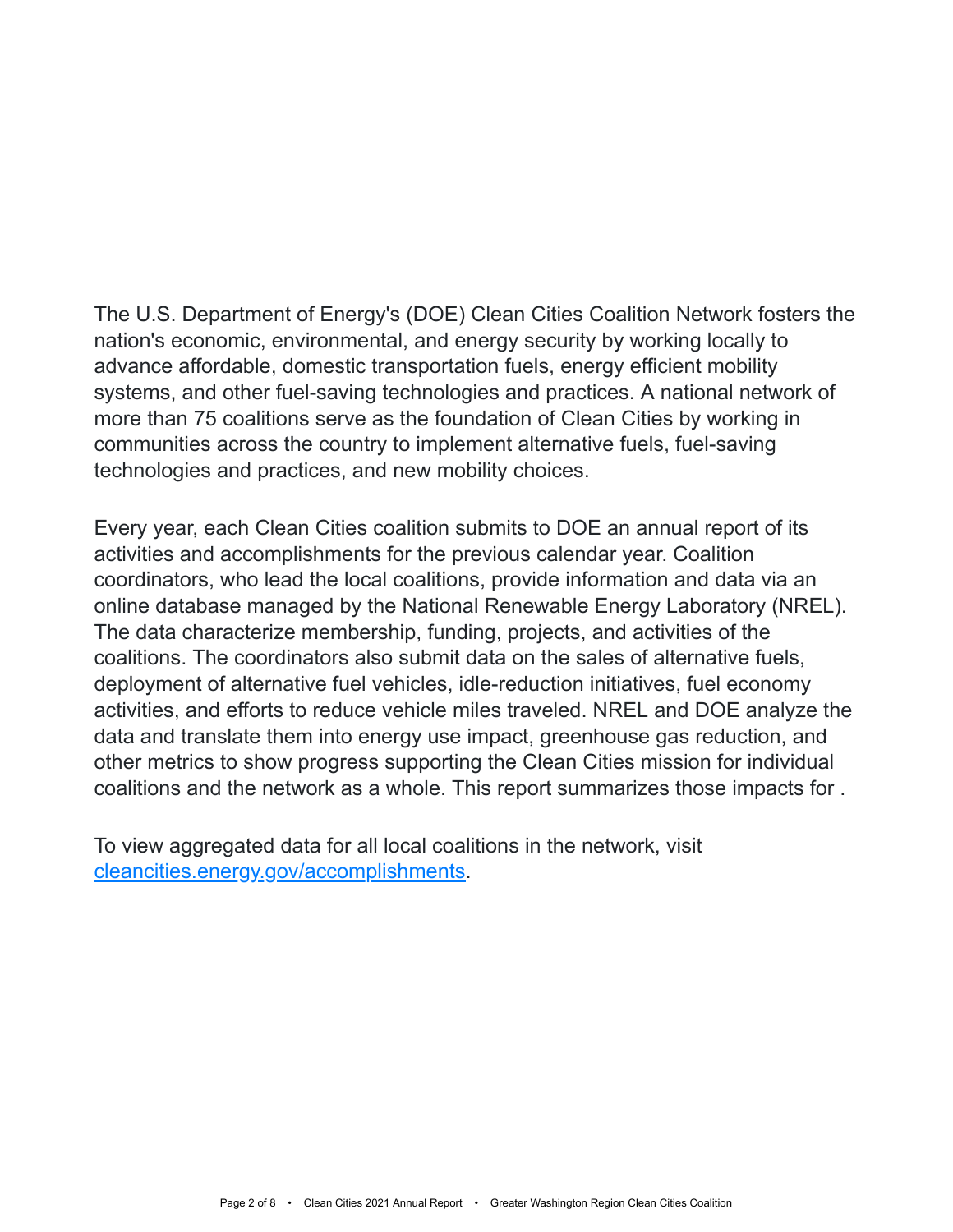#### **2021 Gallons of Gasoline Equivalent Reduced**

3,048 gallons

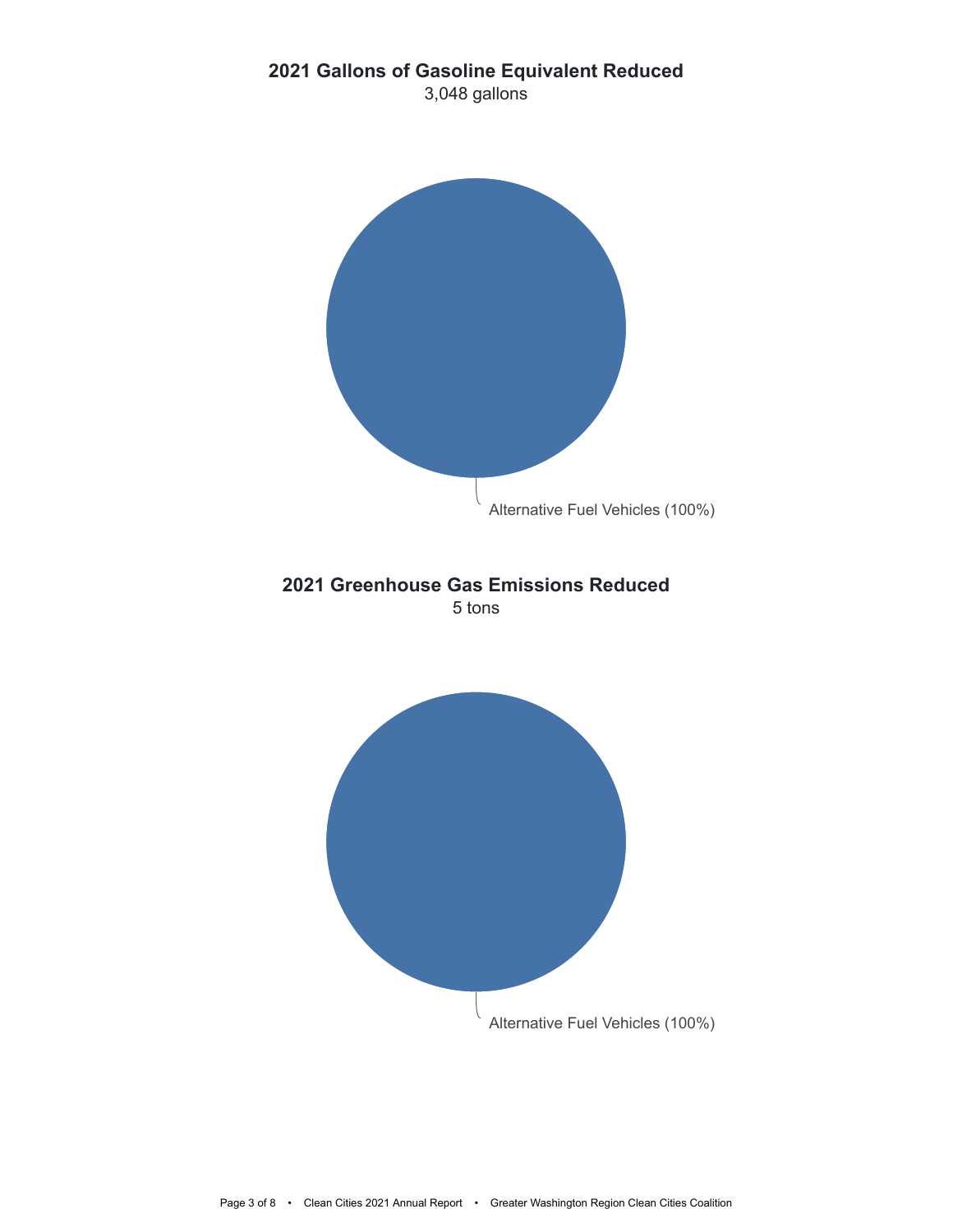



#### **Historical Greenhouse Gas Emissions Reduced**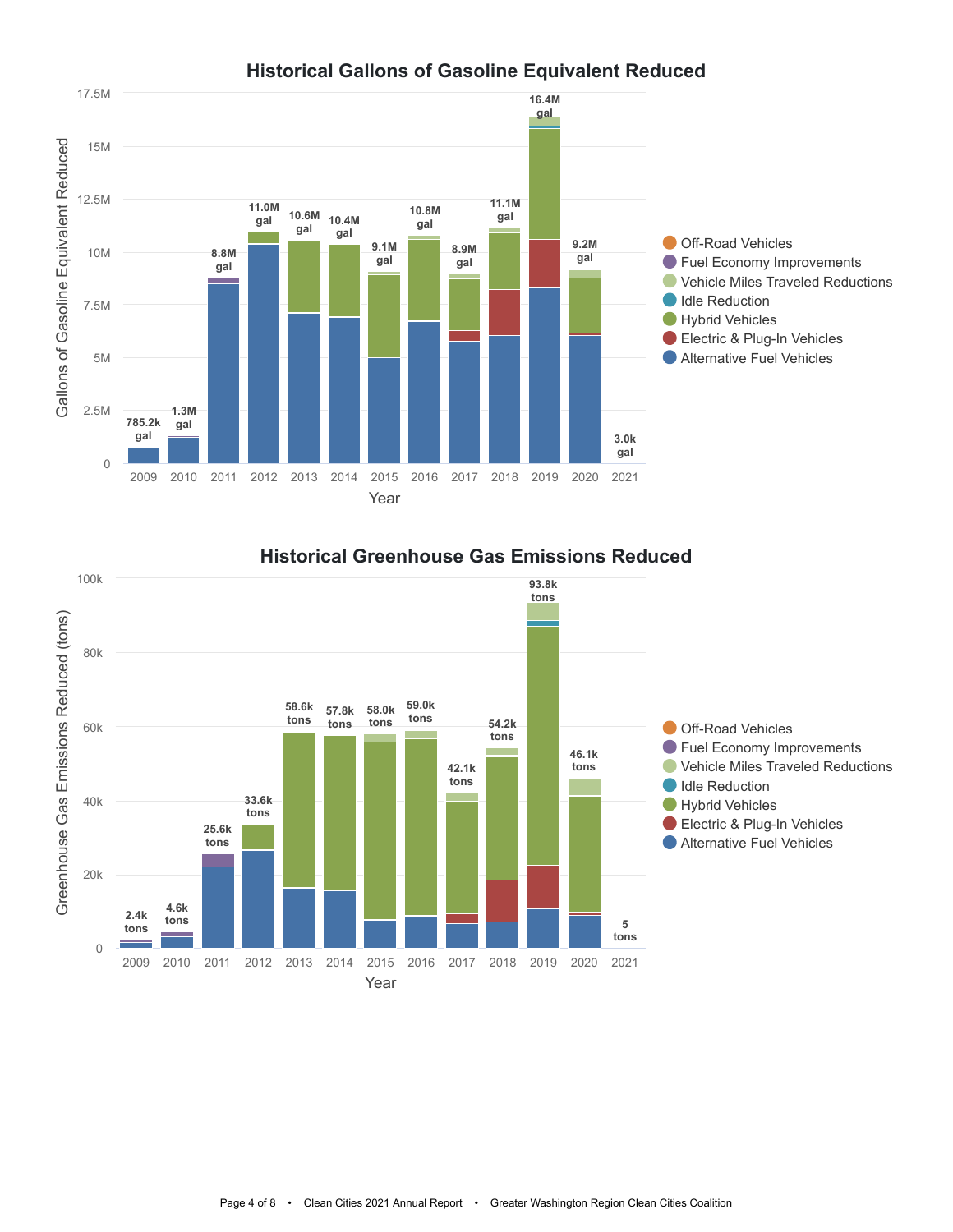#### **2021 Gallons of Gasoline Equivalent Reduced by Fuel Type for Alternative Fuel Projects** 3,048 gallons



#### **2021 Greenhouse Gas Emissions Reduced by Fuel Type for Alternative Fuel Projects** 5 tons

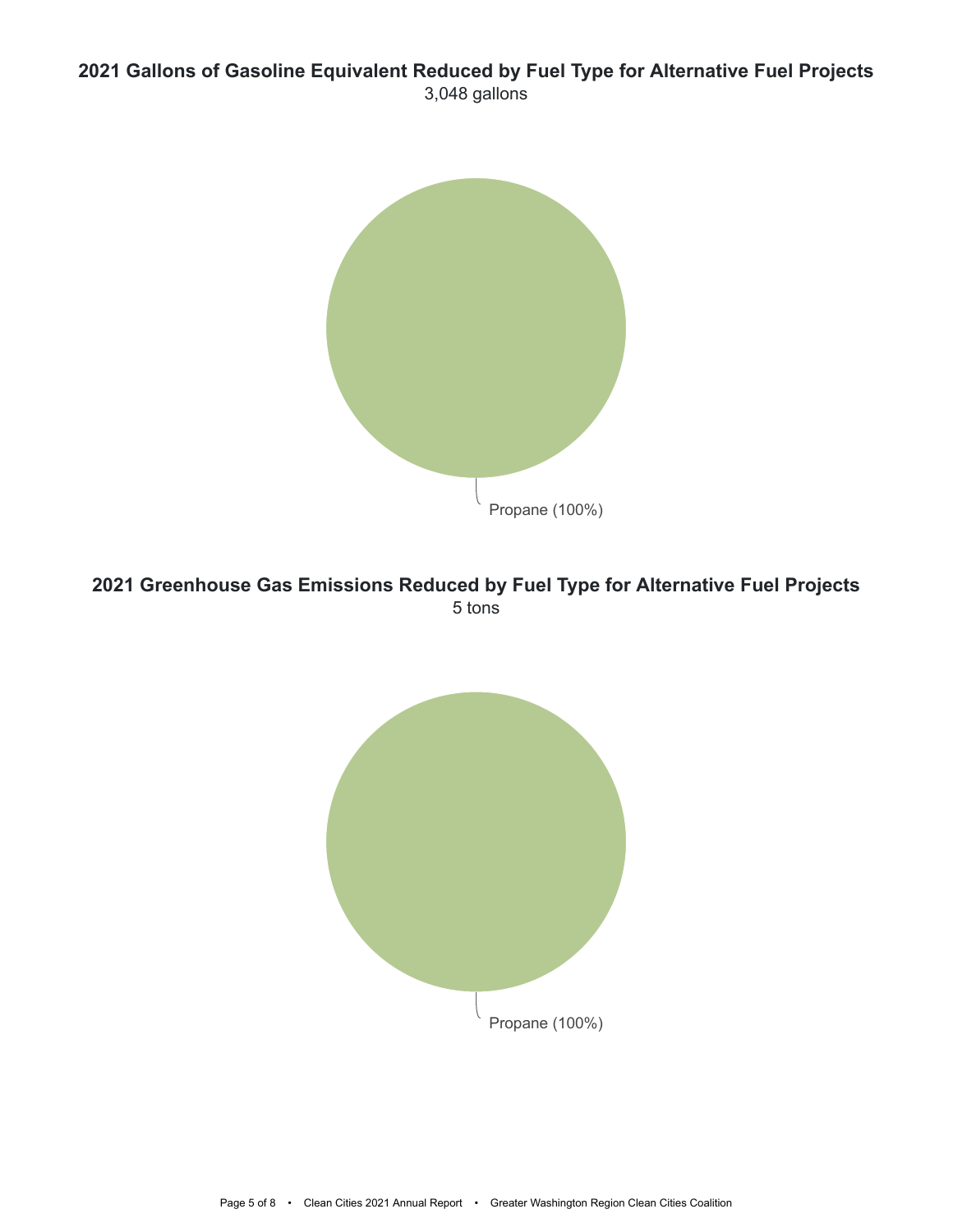#### **Criteria Pollutant Emissions Reduced**

Criteria pollutants are chemicals that have been linked to human health effects and therefore regulated in the Clean Air Act of 1970. Criteria pollutants include nitrogen oxides (NOx) and volatile organic compounds (VOC), both precursors to ozone pollution or smog. They also include particulate matter (PM) grouped into 10 and 2.5 micron sizes. The Clean Cities annual report calculates them using the same assumptions and default values as AFLEET 2016, with some adjustments to fit specific data inputs. They are quantified at vehicle tailpipes, as those are the emissions contributing to the regulated "ambient" air quality of a given city. Upstream emissions from electric power plants, refineries, and biofuel feedstock farms are not included in this summary since those operations typically do not take place in or near population centers where the vehicles are operated and health effects can be documented. When a specific pollutant surpasses a given threshold for a given area, the area is considered to be in "nonattainment" for that pollutant. Nonattainment areas for given pollutants can be viewed at [www.epa.gov/green-book](https://www.epa.gov/green-book). Carbon Monoxide benefits are not included since no Clean Cities coalitions are in nonattainment areas for CO. To learn more about what your emissions numbers mean, please take the Understanding Emissions or Emissions Compliance courses at [Clean Cities University.](https://cleancities.energy.gov/toolbox/education-webinars/)

| Reductions by Technology* | <b>NOx</b> | VOC**            | <b>PM10</b> | <b>PM2.5</b> |
|---------------------------|------------|------------------|-------------|--------------|
| Propane                   | J Ib       | 21 <sub>lb</sub> | 0 lb        | O Ibi        |
| Total:                    | ) Ib       | 21 lb            | 0 Ib        | 0 Ib         |

\* This table accounts for criteria pollutants from alternative fuel vehicle, hybrid vehicle, and VMT reduction projects only. It does not include fuel economy, idle reduction, or off-road projects. Negative values indicate an increase in emissions.

\*\* VOC is interchangeable with NMOG (non-methane organic gases) and NMHC (non-methane hydrocarbons) for all purposes relevant to the Clean Cities suite of technologies.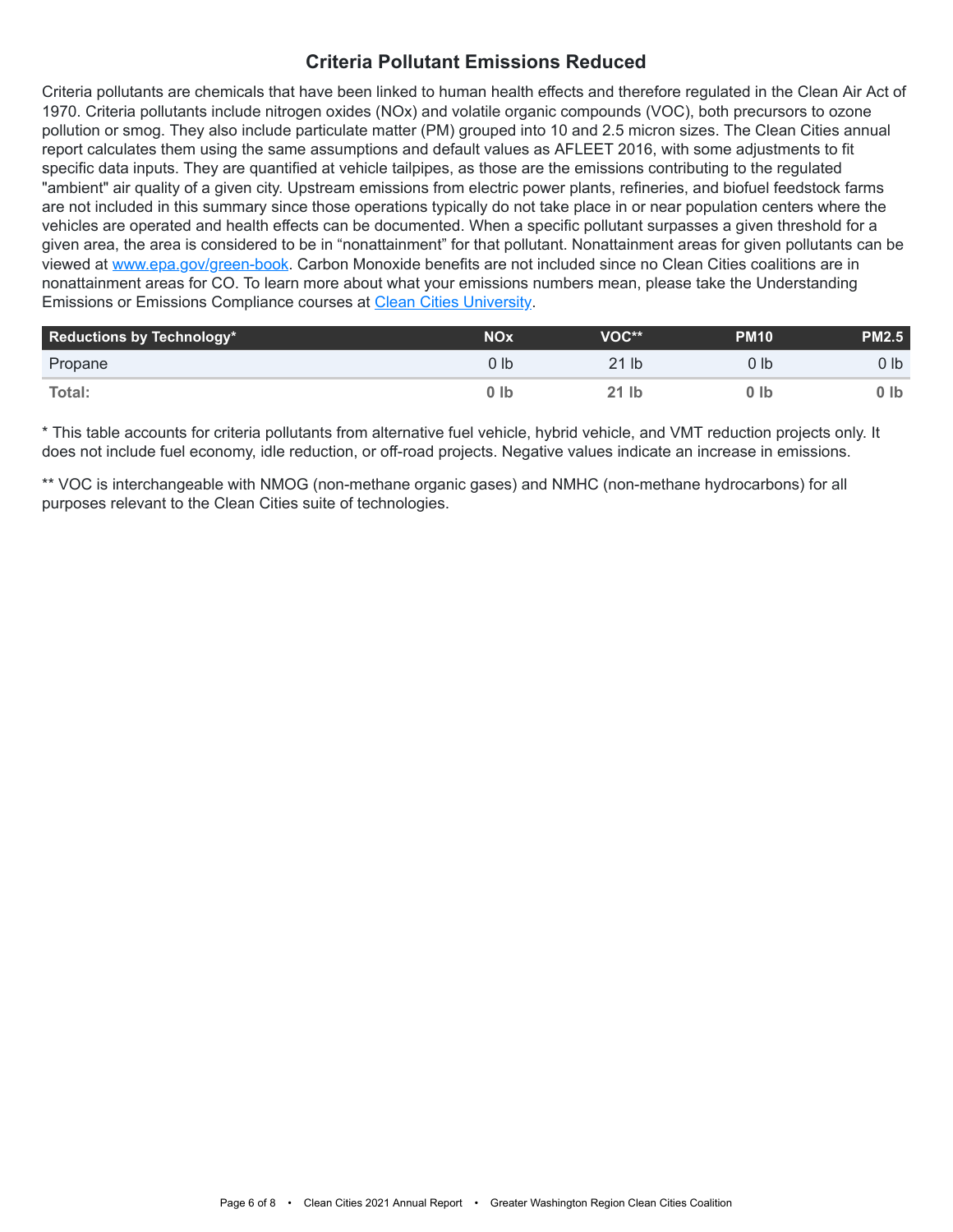# COALITION

#### Greater Washington Region Clean Cities Coalition - DC

[http://www.gwrccc.org](http://www.gwrccc.org/)

**Designated:** 10/21/1993

**Boundaries:** District of Columbia, including Alexandria, VA; Arlington County, VA; City of Fairfax, VA; Fairfax County, VA; Falls Church, VA; Loudoun County, VA; City of Manassas, City of Manassas Park, Prince William County, VA. Works cooperatively with bordering coalitions in Virginia and Maryland.

### **COORDINATORS**

|                                               | <b>Address</b>                                                                  | <b>Telephone</b> | Fax |  |  |
|-----------------------------------------------|---------------------------------------------------------------------------------|------------------|-----|--|--|
| <b>Antoine Thompson</b>                       | 2000 14th St, NW, Ste 330<br>P.O. Box 73402, 20056-3402<br>Washington, DC 20009 | 202-671-1580     |     |  |  |
| <b>Number of coordinators</b>                 |                                                                                 |                  |     |  |  |
| Coordinator(s) hours per week on Clean Cities |                                                                                 |                  |     |  |  |
| Other staff hours per week on Clean Cities    |                                                                                 |                  |     |  |  |
| .                                             |                                                                                 |                  |     |  |  |

How long have you been the coordinator?

# OPERATING INFORMATION

#### **Coalition organizational structure**

#### **Stakeholders**

| Number of stakeholders                                                                          |     |
|-------------------------------------------------------------------------------------------------|-----|
| <b>Number of private stakeholders</b>                                                           |     |
| Does the State Energy Office provide any financial support to the coalition or<br>stakeholders? |     |
| How would you rate the quality of the data on your survey?                                      |     |
| How do you obtain most of your data for the survey?                                             |     |
| Has your coalition registered with www.grants.gov?                                              |     |
| 2021 Outside Funding                                                                            |     |
| Stakeholder dues collected                                                                      |     |
| How much funding is obtained from other sources to cover coalition operating expenses?          |     |
| Non-DOE or ARRA grant and matching funds spent in 2021                                          | \$0 |

**Total non-DOE or ARRA funding in 2021 \$0** 

# VEHICLE & FUEL INVENTORY

#### **Alternative Fuel & Vehicles**

| <b>Fleet/Station Name</b>         | <b>Vehicle Class</b> | <b>Fuel</b> | Number of<br><b>Vehicles</b> | <b>Fuel Used</b> | <b>GGE Reduced</b> | <b>GHG Reduced</b> |
|-----------------------------------|----------------------|-------------|------------------------------|------------------|--------------------|--------------------|
| Schwan's - Medium-duty<br>Propane | Light-Duty           | Propane     |                              | 4,025 gal        | 3.048 gal          | 4.8 tons           |